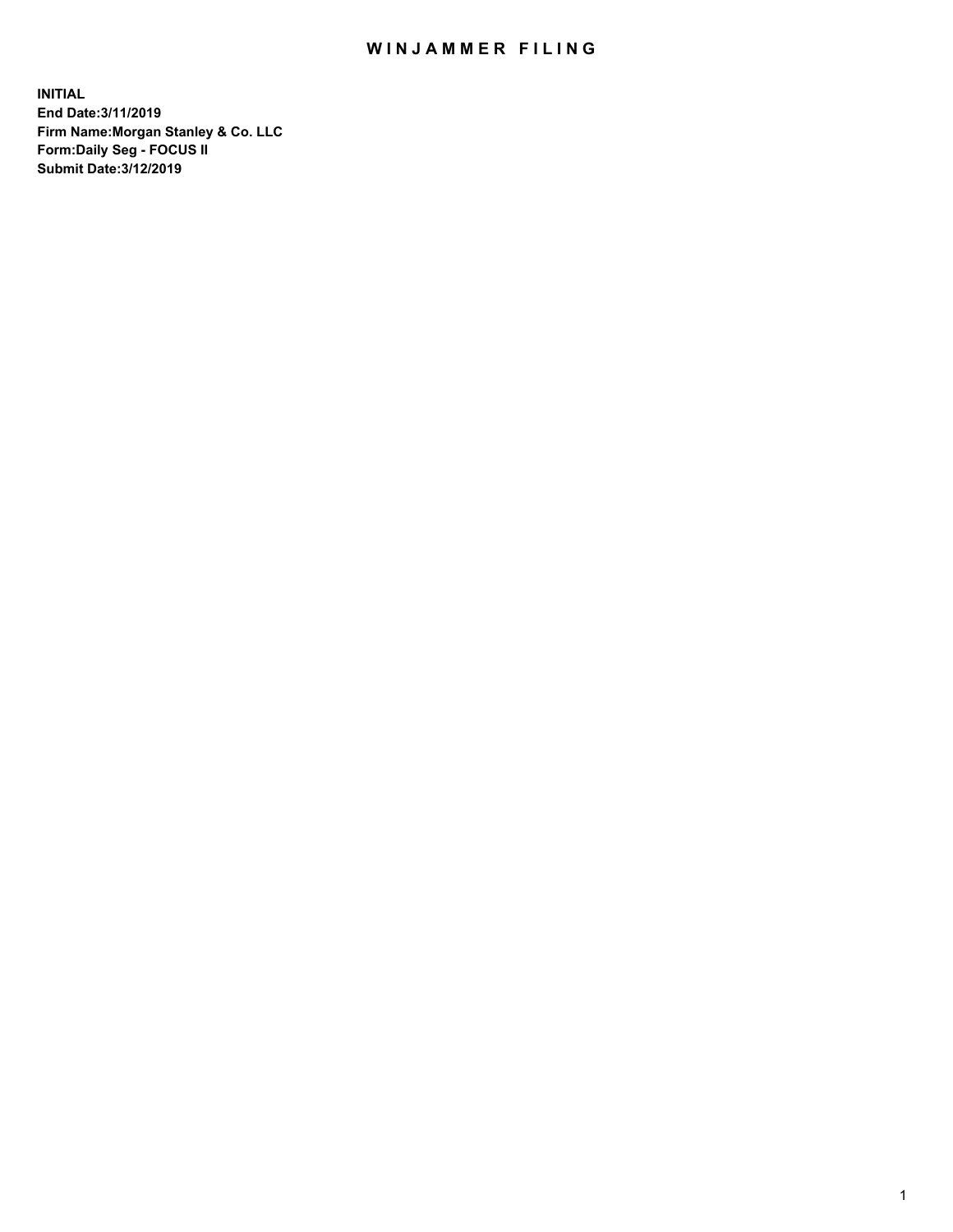**INITIAL End Date:3/11/2019 Firm Name:Morgan Stanley & Co. LLC Form:Daily Seg - FOCUS II Submit Date:3/12/2019 Daily Segregation - Cover Page**

| Name of Company                                                                   | Morgan Stanley & Co. LLC     |
|-----------------------------------------------------------------------------------|------------------------------|
| <b>Contact Name</b>                                                               | <b>Ikram Shah</b>            |
| <b>Contact Phone Number</b>                                                       | 212-276-0963                 |
| <b>Contact Email Address</b>                                                      | Ikram.shah@morganstanley.com |
| FCM's Customer Segregated Funds Residual Interest Target (choose one):            |                              |
| a. Minimum dollar amount: ; or                                                    | 235,000,000                  |
| b. Minimum percentage of customer segregated funds required:% ; or                | <u>0</u>                     |
| c. Dollar amount range between: and; or                                           | <u>0 0</u>                   |
| d. Percentage range of customer segregated funds required between: % and %.       | 0 Q                          |
| FCM's Customer Secured Amount Funds Residual Interest Target (choose one):        |                              |
| a. Minimum dollar amount: ; or                                                    | 140,000,000                  |
| b. Minimum percentage of customer secured funds required:%; or                    | <u>0</u>                     |
| c. Dollar amount range between: and; or                                           | 0 <sub>0</sub>               |
| d. Percentage range of customer secured funds required between:% and%.            | 0 <sub>0</sub>               |
| FCM's Cleared Swaps Customer Collateral Residual Interest Target (choose one):    |                              |
| a. Minimum dollar amount: ; or                                                    | 92,000,000                   |
| b. Minimum percentage of cleared swaps customer collateral required:% ; or        | <u>0</u>                     |
| c. Dollar amount range between: and; or                                           | 0 Q                          |
| d. Percentage range of cleared swaps customer collateral required between:% and%. | 00                           |

Attach supporting documents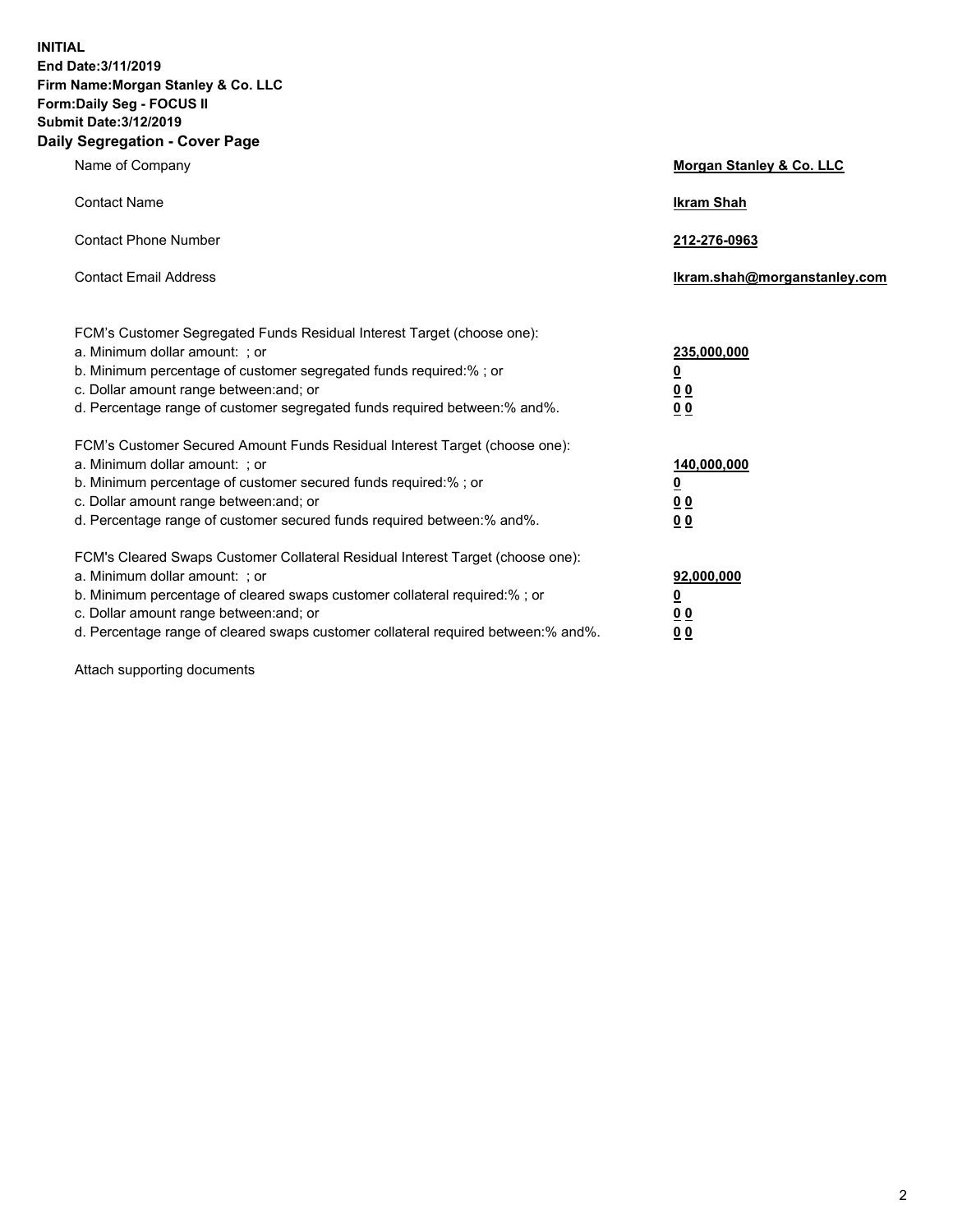## **INITIAL End Date:3/11/2019 Firm Name:Morgan Stanley & Co. LLC Form:Daily Seg - FOCUS II Submit Date:3/12/2019**

## **Daily Segregation - Secured Amounts**

|    | Foreign Futures and Foreign Options Secured Amounts                                                        |                 |
|----|------------------------------------------------------------------------------------------------------------|-----------------|
|    | Amount required to be set aside pursuant to law, rule or regulation of a foreign                           | $0$ [7305]      |
|    | government or a rule of a self-regulatory organization authorized thereunder                               |                 |
| 1. | Net ledger balance - Foreign Futures and Foreign Option Trading - All Customers                            |                 |
|    | A. Cash                                                                                                    | 2,978,65        |
|    | B. Securities (at market)                                                                                  | 2,090,84        |
| 2. | Net unrealized profit (loss) in open futures contracts traded on a foreign board of trade                  | 317,109         |
| 3. | Exchange traded options                                                                                    |                 |
|    | a. Market value of open option contracts purchased on a foreign board of trade                             | 5,348,89        |
|    | b. Market value of open contracts granted (sold) on a foreign board of trade                               | $-8,330,0$      |
| 4. | Net equity (deficit) (add lines 1.2. and 3.)                                                               | 5,383,62        |
| 5. | Account liquidating to a deficit and account with a debit balances - gross amount                          | 37,609,9        |
|    | Less: amount offset by customer owned securities                                                           | $-36,999,$      |
| 6. | Amount required to be set aside as the secured amount - Net Liquidating Equity                             | 5,384,23        |
|    | Method (add lines 4 and 5)                                                                                 |                 |
| 7. | Greater of amount required to be set aside pursuant to foreign jurisdiction (above) or line                | 5,384,23        |
|    | 6.                                                                                                         |                 |
|    | FUNDS DEPOSITED IN SEPARATE REGULATION 30.7 ACCOUNTS                                                       |                 |
| 1. | Cash in banks                                                                                              |                 |
|    | A. Banks located in the United States                                                                      | 370,167         |
|    | B. Other banks qualified under Regulation 30.7                                                             | 1,064,46        |
|    |                                                                                                            | [7530]          |
| 2. | Securities                                                                                                 |                 |
|    | A. In safekeeping with banks located in the United States                                                  | 107,268         |
|    | B. In safekeeping with other banks qualified under Regulation 30.7                                         | $0$ [7560]      |
| 3. | Equities with registered futures commission merchants                                                      |                 |
|    | A. Cash                                                                                                    | 6,924,75        |
|    | <b>B.</b> Securities                                                                                       | $0$ [7590]      |
|    | C. Unrealized gain (loss) on open futures contracts                                                        | 461,225         |
|    | D. Value of long option contracts                                                                          | $0$ [7610]      |
|    | E. Value of short option contracts                                                                         | $0$ [7615]      |
| 4. | Amounts held by clearing organizations of foreign boards of trade                                          |                 |
|    | A. Cash                                                                                                    | $0$ [7640]      |
|    | <b>B.</b> Securities                                                                                       | $0$ [7650]      |
|    | C. Amount due to (from) clearing organization - daily variation                                            | $0$ [7660]      |
|    | D. Value of long option contracts                                                                          | $0$ [7670]      |
|    | E. Value of short option contracts                                                                         | $0$ [7675]      |
| 5. | Amounts held by members of foreign boards of trade                                                         |                 |
|    | A. Cash                                                                                                    | 1,729,46        |
|    | <b>B.</b> Securities                                                                                       | <u>1,983,57</u> |
|    | C. Unrealized gain (loss) on open futures contracts                                                        | 316,648         |
|    | D. Value of long option contracts                                                                          | 5,348,89        |
|    | E. Value of short option contracts                                                                         | $-8,330,0$      |
|    |                                                                                                            | [7740]          |
| 6. | Amounts with other depositories designated by a foreign board of trade                                     | $0$ [7760]      |
| 7. | Segregated funds on hand                                                                                   | $0$ [7765]      |
| 8. | Total funds in separate section 30.7 accounts                                                              | 5,575,99        |
| 9. | Excess (deficiency) Set Aside for Secured Amount (subtract line 7 Secured Statement<br>Page 1 from Line 8) | 191,750         |

- 10. Management Target Amount for Excess funds in separate section 30.7 accounts **140,000,000** [7780]
- 11. Excess (deficiency) funds in separate 30.7 accounts over (under) Management Target **51,750,901** [7785]

**78,659,186** [7315] **90,841,466** [7317] 2. 109.636 [7325]

a. 18,899 [7335] **330,065** [7337] 83,629,122 [7345] 5. 609,946 [7351] Less: amount offset by customer owned securities **-36,999,205** [7352] **610,741** [7354] **5,384,239,863** [7355]

## **5,384,239,863** [7360]

**0,167,714** [7500] B. Other banks qualified under Regulation 30.7 **1,064,463,888** [7520] **1,434,631,602** [7530]

A. 268,213 [7540] B. In safekeeping with other banks qualified under Regulation 30.7 **0** [7560] **107,268,213** [7570]

 A. Cash **6,924,757** [7580] **1,225** [7600] E. Value of short option contracts **0** [7615] **7,385,982** [7620]

E. Value of short option contracts **0** [7675] **0** [7680]

 A. Cash **1,729,464,469** [7700] **83,573,254** [7710] **6,648,410** [7720] **0. 899 [7730]**  E. Value of short option contracts **-8,330,065** [7735] **4,026,704,967** '40] 875,990,764 [7770] **191,750,901** [7380]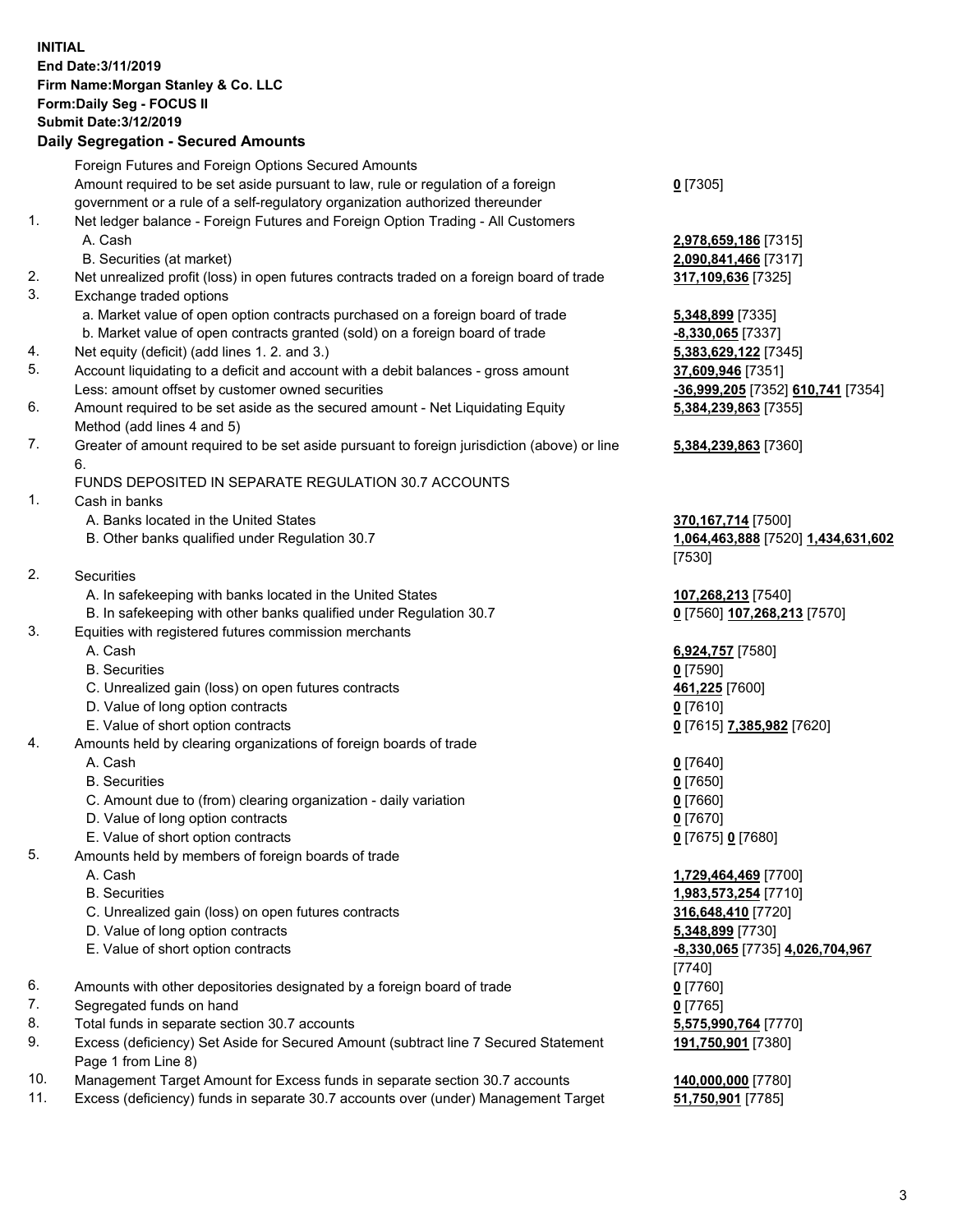**INITIAL End Date:3/11/2019 Firm Name:Morgan Stanley & Co. LLC Form:Daily Seg - FOCUS II Submit Date:3/12/2019 Daily Segregation - Segregation Statement** SEGREGATION REQUIREMENTS(Section 4d(2) of the CEAct) 1. Net ledger balance A. Cash **9,774,191,290** [7010] B. Securities (at market) **6,331,895,349** [7020] 2. Net unrealized profit (loss) in open futures contracts traded on a contract market **663,171,983** [7030] 3. Exchange traded options A. Add market value of open option contracts purchased on a contract market **222,515,762** [7032] B. Deduct market value of open option contracts granted (sold) on a contract market **-233,478,672** [7033] 4. Net equity (deficit) (add lines 1, 2 and 3) **16,758,295,712** [7040] 5. Accounts liquidating to a deficit and accounts with debit balances - gross amount **347,589,296** [7045] Less: amount offset by customer securities **-346,025,614** [7047] **1,563,682** [7050] 6. Amount required to be segregated (add lines 4 and 5) **16,759,859,394** [7060] FUNDS IN SEGREGATED ACCOUNTS 7. Deposited in segregated funds bank accounts A. Cash **4,306,449,615** [7070] B. Securities representing investments of customers' funds (at market) **0** [7080] C. Securities held for particular customers or option customers in lieu of cash (at market) **514,629,395** [7090] 8. Margins on deposit with derivatives clearing organizations of contract markets A. Cash **6,281,109,202** [7100] B. Securities representing investments of customers' funds (at market) **0** [7110] C. Securities held for particular customers or option customers in lieu of cash (at market) **5,817,265,954** [7120] 9. Net settlement from (to) derivatives clearing organizations of contract markets **128,769,825** [7130] 10. Exchange traded options A. Value of open long option contracts **222,515,762** [7132] B. Value of open short option contracts **-233,478,672** [7133] 11. Net equities with other FCMs A. Net liquidating equity **10,288,284** [7140] B. Securities representing investments of customers' funds (at market) **0** [7160] C. Securities held for particular customers or option customers in lieu of cash (at market) **0** [7170] 12. Segregated funds on hand **0** [7150] 13. Total amount in segregation (add lines 7 through 12) **17,047,549,365** [7180] 14. Excess (deficiency) funds in segregation (subtract line 6 from line 13) **287,689,971** [7190]

- 15. Management Target Amount for Excess funds in segregation **235,000,000** [7194]
- 16. Excess (deficiency) funds in segregation over (under) Management Target Amount Excess

**52,689,971** [7198]